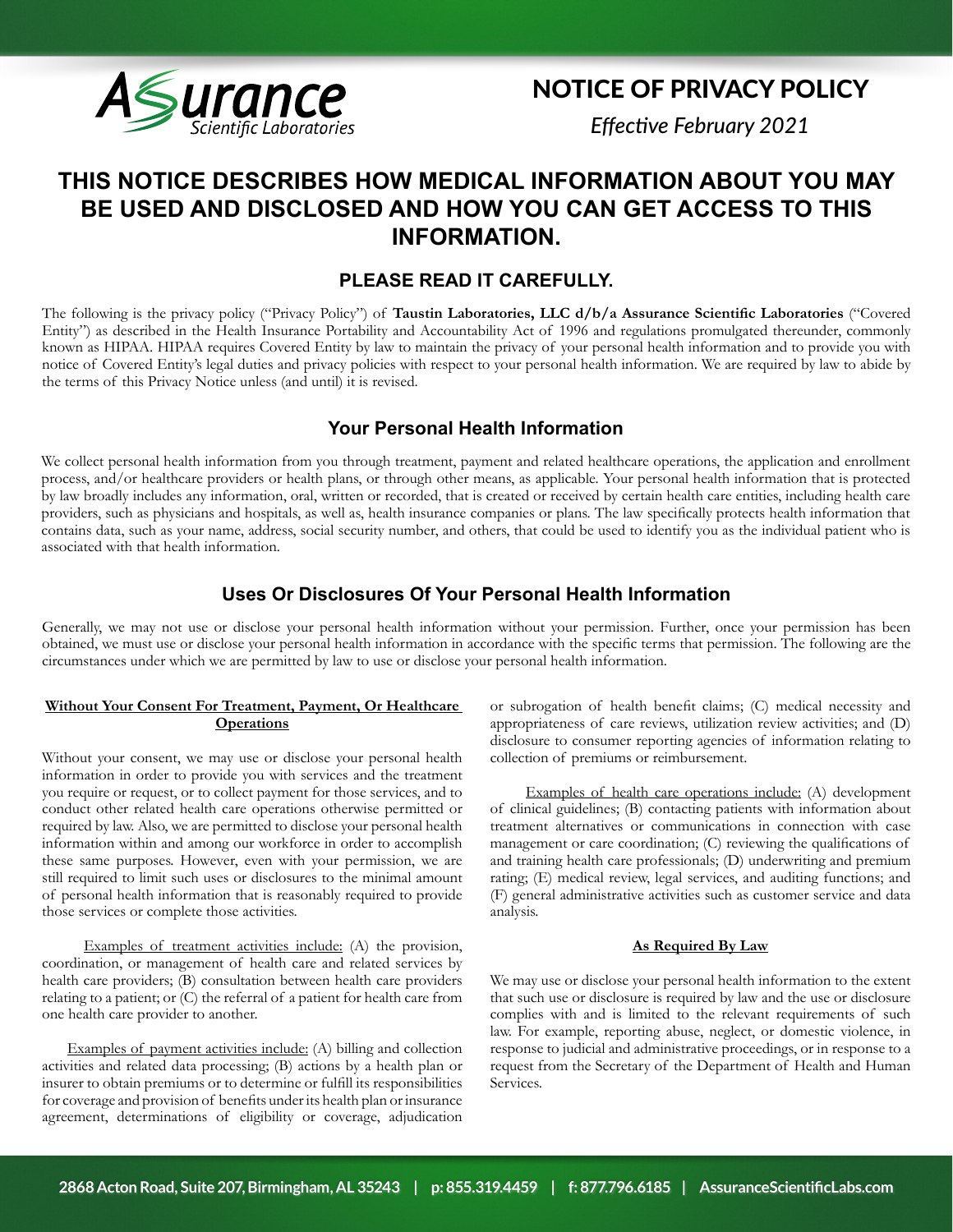## **Without Your Consent For Other Purposes**

We are also permitted to use or disclose your personal health information without your consent for the following purposes: (A) public health activities including, preventing or controlling disease or other injury, public health surveillance or investigations, reporting adverse events with respect to food or dietary supplements or product defects or problems to the Food and Drug Administration, medical surveillance of the workplace or to evaluate whether the individual has a work-related illness or injury in order to comply with Federal or state law; (B) disclosures regarding victims of abuse, neglect, or domestic violence including, reporting to social service or protective services agencies; (C) health oversight activities including, audits, civil, administrative, or criminal investigations, inspections, licensure or disciplinary actions, or civil, administrative, or criminal proceedings or actions, or other activities necessary for appropriate oversight of government benefit programs; (D) judicial and administrative proceedings in response to an order of a court or administrative tribunal, a warrant, subpoena, discovery request, or other lawful process; (E) law enforcement purposes for the purpose of identifying or locating a suspect, fugitive, material witness, or missing person, or reporting crimes in emergencies, or reporting a death; (F) disclosures about decedents to a coroner, medical examiner, or funeral director or for purposes of cadaveric donation of organs, eyes or tissue; (G) for research purposes under certain conditions; (H) to avert a serious threat to health or safety; (I) military and veterans activities; (J) national security and intelligence activities, protective services of the President and others; (K) medical suitability determinations by entities that are components of the Department of State; (L) correctional institutions and other law enforcement custodial situations; (M) covered entities that are government programs providing public benefits, and for workers' compensation.

In addition, we may contact you to provide appointment or refill reminders or information about treatment alternatives or other healthrelated benefits and services that may be of interest to you. We may contact you to raise funds for Covered Entity, however, you will have the right to opt out of such fundraising communications with each solicitation, and we will make reasonable efforts to ensure that if you opt out, you are not sent future fundraising communications. We may use or disclose your personal health information to make a marketing communication to you that occurs in a face to face encounter with

us or which concerns a promotional gift of nominal value. We may disclose your personal health information to business associates who provide services to us pursuant to a written agreement that contains terms regarding the protection and confidentiality of your personal health information.

In addition to the reasons outlined above, we may use and disclose your personal health information for other purposes permitted by applicable law.

### **Upon Your Opportunity To Verbally Agree Or Object**

Under applicable law, we are permitted to use and disclose your personal health information: (a) for the creation of facility directories, (b) to disaster relief agencies, and (c) to family members, close personal friends or any other person identified by you, if the information is directly relevant to that person's involvement in your care or treatment. Except in emergency circumstances, you will be notified in advance and have the opportunity to verbally agree or object to this use and disclosure of your personal health information.

### **All Other Situations With Your Specific Authorization**

Except as otherwise permitted or required, as described above, we may not use or disclose your personal health information without your written authorization. The following uses and disclosures will be made only with your authorization: (A) most uses and disclosures of psychotherapy notes (if recorded); (B) uses and disclosures of protected health information for certain marketing purposes, including subsidized treatment communications; (C) disclosures that constitute a sale of protected health information; and (D) other uses and disclosures not described in this Privacy Policy. Further, we are required to use or disclose your personal health information consistent with the terms of your authorization. You may revoke your authorization to use or disclose any personal health information at any time, except to the extent that we have taken action in reliance on such authorization, if you provided the authorization as a condition of obtaining insurance coverage and other law provides the insurer with the right to contest a claim under the policy, or where the information was obtained as part of a research study and is necessary to maintain the integrity of the study.

## **Your Rights With Respect To Your Personal Health Information**

Under HIPAA, you have certain rights with respect to your personal health information. The following is a brief overview of your rights and our duties with respect to enforcing those rights.

**Right To Request Restrictions On Use Or Disclosure**<br>
are the right to request restrictions on certain uses and<br>
(A) the information to be restricted; (B) the type of restriction.<br>
Sure the right to request houst informati You have the right to request restrictions on certain uses and disclosures of your personal health information about yourself. While we are not required to agree to any requested restriction, if we agree to a restriction, we are bound not to use or disclose your personal healthcare information in violation of such restriction, except in certain emergency situations. We will not accept a request to restrict uses or disclosures that are otherwise required by law. If you have paid for services out-of-pocket, in full, you may request that we not disclose your protected health information related solely to those

services to a health plan and we must agree to such restriction. Such request must be made in writing, and the request should include: (A) the information to be restricted; (B) the type of restriction being requested (i.e. on the use of information, the disclosure of information, or both); and (C) to whom the limits should apply. All requests for restrictions shall be sent to **Assurance Scientific Laboratories, LLC, 2868 Acton Road, Suite 207, Birmingham, Alabama 35243**.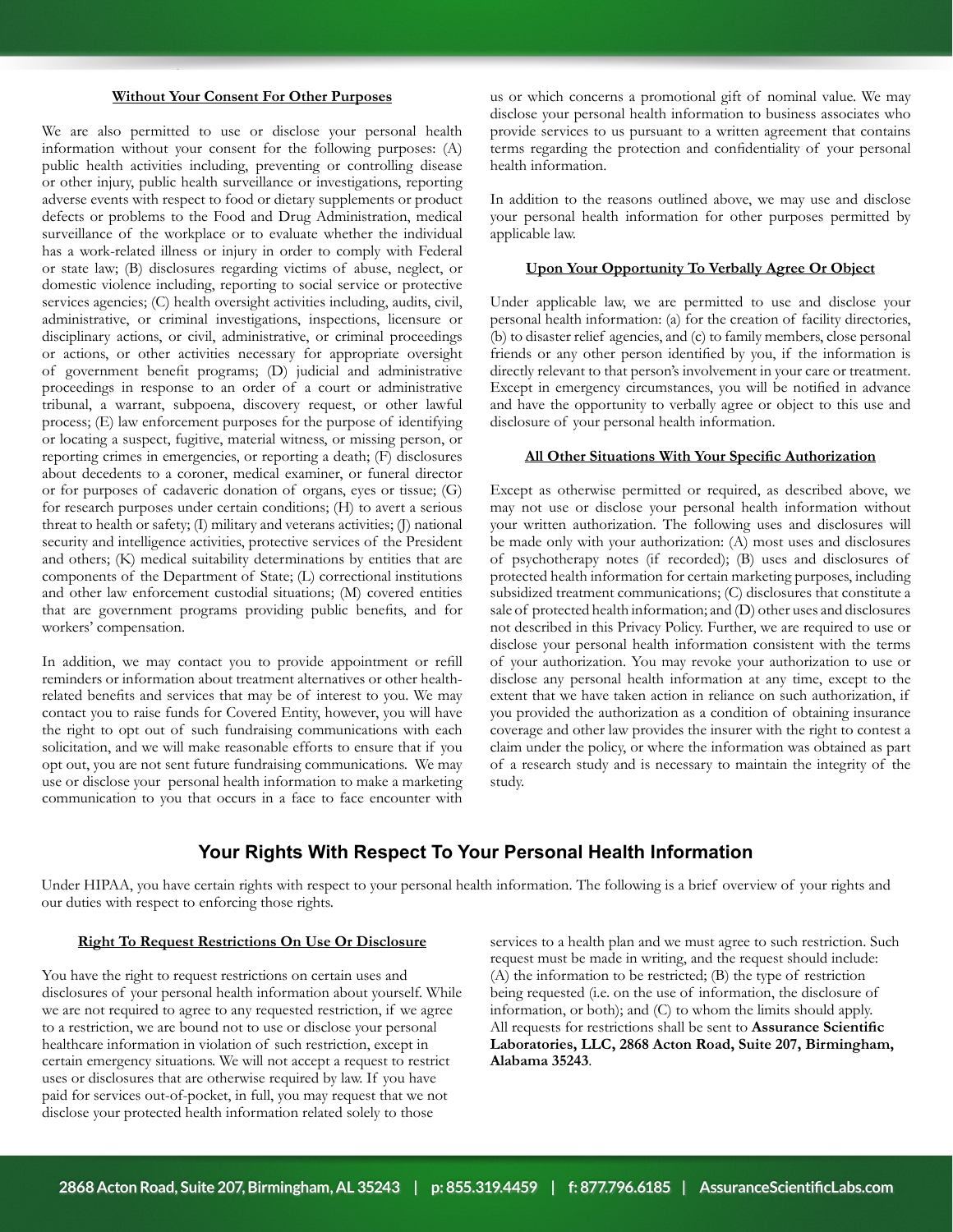#### **Right To Receive Confidential Communications**

You have the right to receive confidential communications of your personal health information. We may require written requests. We may condition the provision of confidential communications on you providing us with information as to how payment will be handled and specification of an alternative address or other method of contact. We may require that a request contain a statement that disclosure of all or a part of the information to which the request pertains could endanger you. We may not require you to provide an explanation of the basis for your request as a condition of providing communications to you on a confidential basis. We must permit you to request and must accommodate reasonable requests by you to receive communications of personal health information from us by alternative means or at alternative locations.

#### **Right To Inspect And Copy Your Personal Health Information**

Your designated record set is a group of records we maintain that includes medical records and billing records about you, or enrollment, payment, claims adjudication, and case or medical management records systems, as applicable. You have the right of access in order to inspect and obtain a copy your personal health information contained in your designated record set, except for (A) psychotherapy notes, (B) information complied in reasonable anticipation of, or for use in, a civil, criminal, or administrative action or proceeding, and (C) health information maintained by us to the extent to which the provision of access to you would be prohibited by law. We may require written requests. You amy also require that we transmit a copy of such personal health information to a designated third-party, provided the designation is clear, specific, and contained in a writing signed by you. We must provide you with access to your personal health information in the form or format requested by you, if it is readily producible in such form or format, or, if not, in a readable hard copy form or such other form or format. We may provide you with a summary of the personal health information requested, in lieu of providing access to the personal health information or may provide an explanation of the personal health information to which access has been provided, if you agree in advance to such a summary or explanation and agree to the fees imposed for such summary or explanation. We will provide you with access as requested in a timely manner, including arranging with you a convenient time and place to inspect or obtain copies of your personal health information or mailing a copy to you at your request. We will discuss the scope, format, and other aspects of your request for access as necessary to facilitate timely access. If you request a copy of your personal health information or agree to a summary or explanation of such information, we may charge a reasonable cost-based fee for copying, supplies, postage (if you request a mailing), and the costs of preparing an explanation or summary as agreed upon in advance. We reserve the right to deny you access to and copies of certain personal health information as permitted or required by law. We will reasonably attempt to accommodate any request for personal health information by, to the extent possible, giving you access to other personal health information after excluding the information as to which we have a ground to deny access. Upon denial of a request for access or request for information, we will provide you with a written denial specifying the legal basis for denial, a statement of your rights, and a description of how you may file a complaint with us. If we do not maintain the information that is the subject of your request for access but we know where the requested information is maintained, we will inform you of where to direct your request for access. 45032043 v2

## **Right To Amend Your Personal Health Information**

You have the right to request that we amend your personal health information or a record about you contained in your designated record set, for as long as the designated record set is maintained by us. We have the right to deny your request for amendment, if: (A) we determine that the information or record that is the subject of the request was not created by us, unless you provide a reasonable basis to believe that the originator of the information is no longer available to act on the requested amendment, (B) the information is not part of your designated record set maintained by us, (C) the information is prohibited from inspection by law, or (D) the information is accurate and complete. We may require that you submit written requests and provide a reason to support the requested amendment. If we deny your request, we will provide you with a written denial stating the basis of the denial, your right to submit a written statement disagreeing with the denial, and a description of how you may file a complaint with us or the Secretary of the U.S. Department of Health and Human Services ("DHHS"). This denial will also include a notice that if you do not submit a statement of disagreement, you may request that we include your request for amendment and the denial with any future disclosures of your personal health information that is the subject of the requested amendment. Copies of all requests, denials, and statements of disagreement will be included in your designated record set. If we accept your request for amendment, we will make reasonable efforts to inform and provide the amendment within a reasonable time to persons identified by you as having received personal health information of yours prior to amendment and persons that we know have the personal health information that is the subject of the amendment and that may have relied, or could foreseeably rely, on such information to your detriment. All requests for amendment shall be sent to **Assurance Scientific Laboratories, LLC, 2868 Acton Road, Suite 207, Birmingham, Alabama 35243**.

## **Right To Receive An Accounting Of Disclosures Of Your Personal Health Information**

You have the right to receive a written accounting of all disclosures of your personal health information that we have made. You may request an accounting of disclosures for a period of time up to six (6) years from the date of the request for information stored in paper form and three (3) years from the date of the request for information in electronic form. Such disclosures will include the date of each disclosure, the name and, if known, the address of the entity or person who received the information, a brief description of the information disclosed, and a brief statement of the purpose and basis of the disclosure or, in lieu of such statement, a copy of your written authorization or written request for disclosure pertaining to such information. We are not required to provide accountings of disclosures for the following purposes: (A) treatment, payment, and healthcare operations (if in paper form), (B) disclosures pursuant to your authorization, (C) disclosures to you, (D) for a facility directory or to persons involved in your care, (E) for national security or intelligence purposes, (F) to correctional institutions, (G) incidental disclosures, (H) disclosures that are part of a Limited Data Set, and (I) with respect to disclosures occurring prior to 4/14/03. We reserve our right to temporarily suspend your right to receive an accounting of disclosures to health oversight agencies or law enforcement officials, as required by law. We will provide the first accounting to you in any twelve (12) month period without charge, but will impose a reasonable cost-based fee for responding to each subsequent request for accounting within that same time (12) month